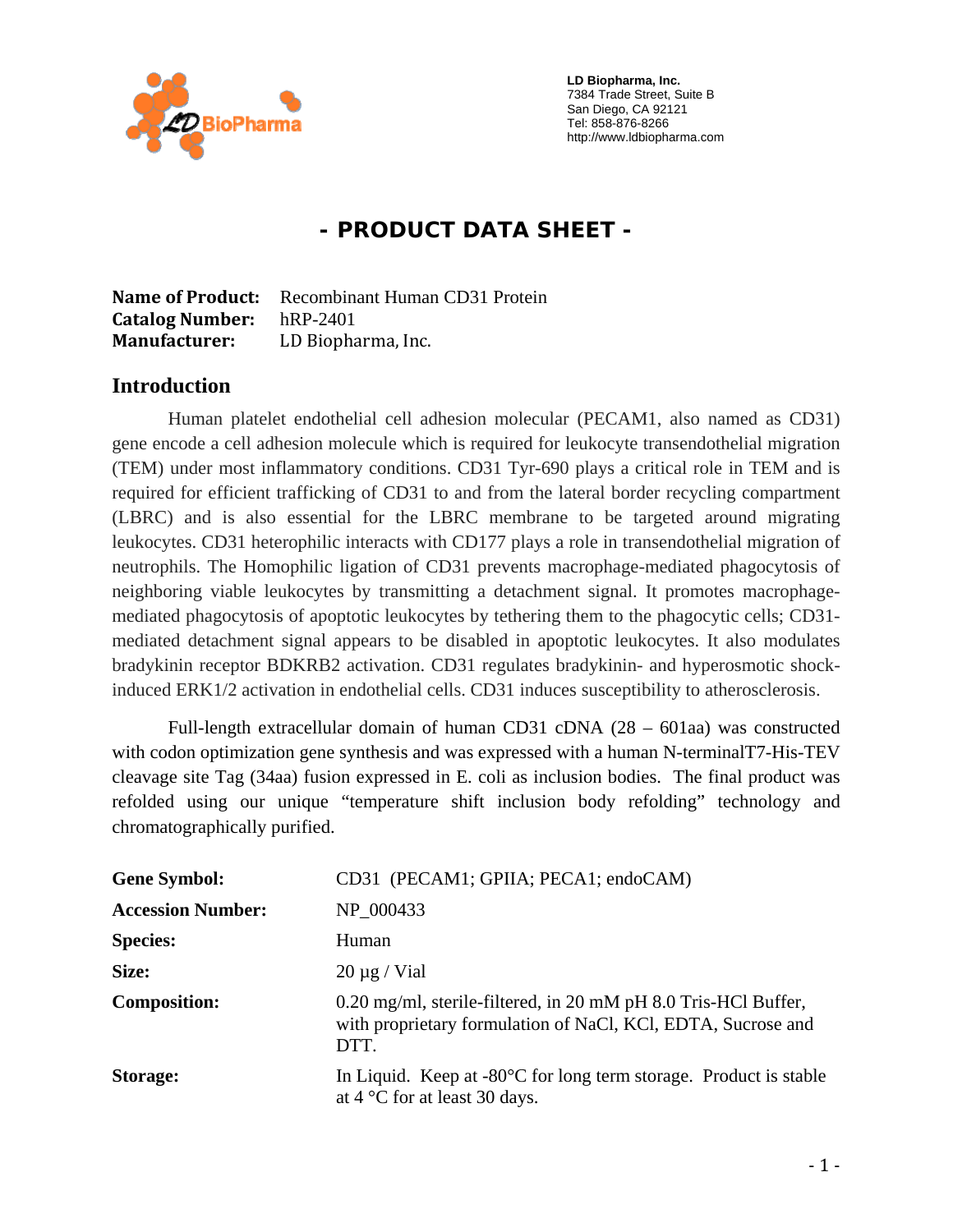

 **LD Biopharma, Inc.**  7384 Trade Street, Suite B San Diego, CA 92121 Tel: 858-876-8266 http://www.ldbiopharma.com

#### **Key References**

 Iovino F, et al., *pIgR and PECAM-1 bind to pneumococcal adhesins RrgA and PspC mediating bacterial brain invasion.* J. Exp. Med. 214 (6), 1619-1630 (2017)

 Yu CH, et al., *High glucose induced endothelial to mesenchymal transition in human umbilical vein endothelial cell*. Exp. Mol. Pathol. 102 (3), 377-383 (2017)

 Vlachadis N, et al., *Associations of combined polymorphisms of the platelet membrane glycoproteins Ia and IIIa and the platelet-endothelial cell adhesion molecule-1 and P-Selectin genes with IVF implantation failures*. J Obstet Gynaecol 37 (3), 363-369 (2017)

 Douaisi M, et al., *CD31, a Valuable Marker to Identify Early and Late Stages of T Cell Differentiation in the Human Thymus*. J. Immunol. 198 (6), 2310-2319 (2017)

### **Applications**

- 1. May be used for in vitro CD31 mediated leukocyte trans-endothelial migration (TEM) in inflammatory pathway regulation study with this protein either as soluble factor or as coating matrix protein.
- 2. May be used for protein-protein interaction assay.
- 3. Potential therapeutic/diagnostic protein, which may be used as endothelial cell function modulator (either CD31 protein or anti-CD31 antibody) for various diseases therapy.
- 4. As immunogen for specific antibody production.

## **Quality Control**

Purity:  $> 90\%$  by SDS-PAGE.

### **Recombinant Protein Sequence**

MASMTGGQQMGRGHHHHHHENLYFQGGEFGSTSQENSFTINSVDMKSLPDWTVQNGKNLTLQCF ADVSTTSHVKPQHQMLFYKDDVLFYNISSMKSTESYFIPEVRIYDSGTYKCTVIVNNKEKTTAE YQLLVEGVPSPRVTLDKKEAIQGGIVRVNCSVPEEKAPIHFTIEKLELNEKMVKLKREKNSRDQ NFVILEFPVEEQDRVLSFRCQARIISGIHMQTSESTKSELVTVTESFSTPKFHISPTGMIMEGA QLHIKCTIQVTHLAQEFPEIIIQKDKAIVAHNRHGNKAVYSVMAMVEHSGNYTCKVESSRISKV SSIVVNITELFSKPELESSFTHLDQGERLNLSCSIPGAPPANFTIQKEDTIVSQTQDFTKIASK SDSGTYICTAGIDKVVKKSNTVQIVVCEMLSQPRISYDAQFEVIKGQTIEVRCESISGTLPISY